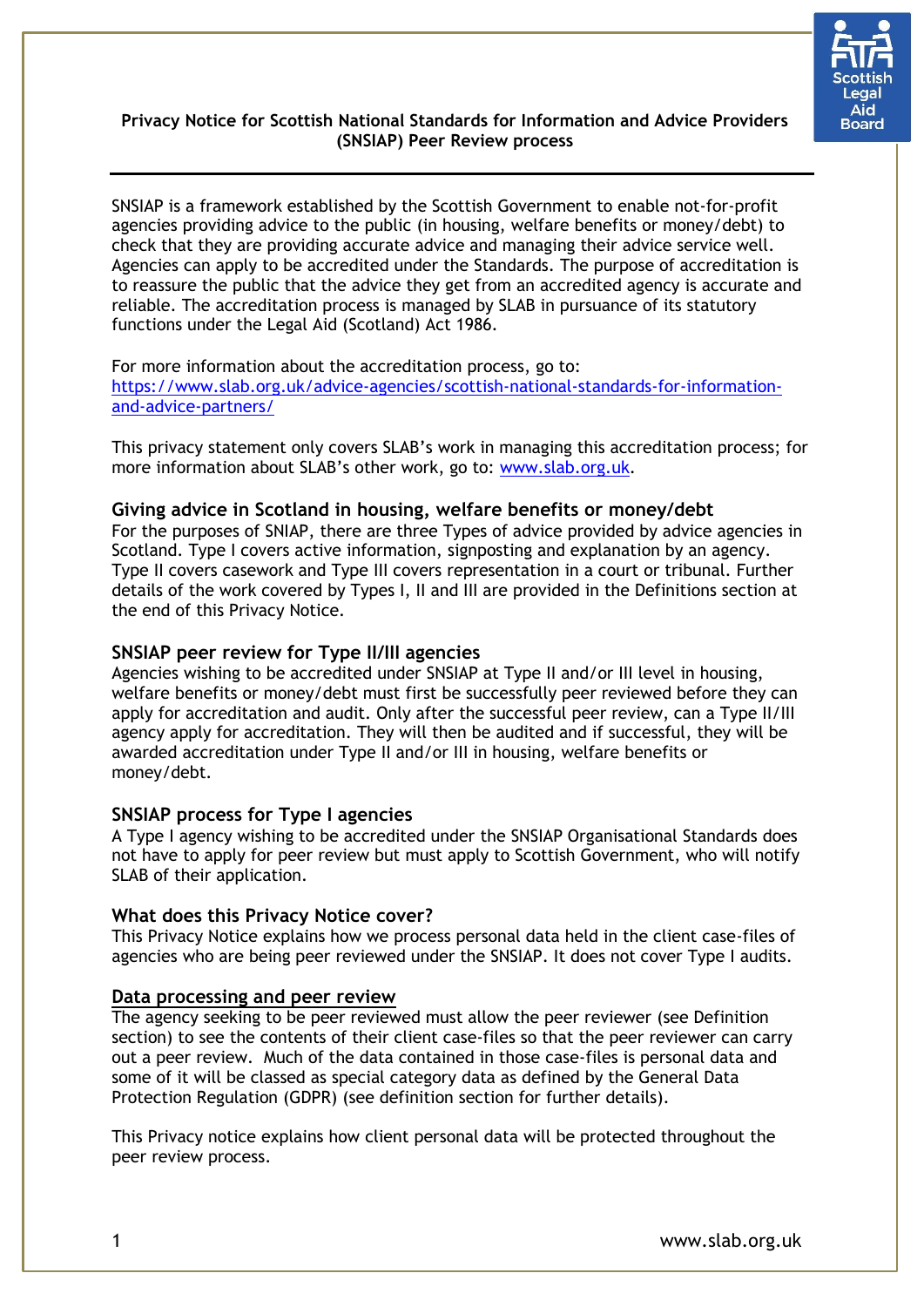#### **Lawful basis for processing data**

Data processing will take place when an advice agency shares client case-files with SLAB for the purposes of peer review. Client case-files from advice agencies will contain data including special category data and other information provided by the client or third parties. Personal data can only be processed if there is a lawful basis for doing this. SLAB manages the SNSIAP accreditation scheme as part of its statutory functions under the Legal Aid (Scotland) Act 1986 so its lawful basis for processing data is that it is carrying out a public task (see Definitions section for the definition of Public Task). The agency can only process client data including special category data in this way if they have a valid lawful basis for doing so. In many cases the lawful basis that the agency will rely on for sharing client data with SLAB will be the client's consent (although this may not always be the case).

If an agency is relying on client consent as the lawful basis for sharing client personal data including special category data with SLAB, advice agencies must ensure that all client case-files that are shared with SLAB have the clients' explicit consent to do this. If an agency is relying on client consent as the lawful basis for sharing client data they should only send the client's case-file to SLAB if a client has given their permission to do this.

If an agency is relying on client consent as the lawful basis for sharing client data and a client has **not** given their permission for a case-file to be shared for this reason, the casefile must **not** be shared with SLAB for the purposes of peer review.

If an agency relies on another lawful basis for sharing client data with SLAB for peer review, they may be able to share client case-files with SLAB without seeking client consent.

#### **What information will we collect?**

Information held in case-files of clients who have given their permission for that information to be shared or information held in case-files of clients of agencies who are relying on another lawful basis for sharing client data and who wish to apply to be peer reviewed.

#### **Who is collecting it?**

SLAB, in pursuance of its statutory functions under the Legal Aid (Scotland) Act 1986.

#### **Why are we collecting it?**

To carry out peer reviews of Type II and III agencies' case-files and to check whether the advice they give to the public is accurate.

#### **How will the information be collected?**

Case-files will be collected in one of two ways:

- 1. Many agencies will share their case-files with SLAB by using a secure file-sharing platform. SLAB will then facilitate access to these files for peer reviewers.
- 2. Most advice agencies will hold some or all of their client information on a case management system. Some of these agencies (such as Citizens Advice Bureaux) will be able to give a peer reviewer direct access to those case-files in order to carry out their peer review. If some parts of their clients' case-files are also held on paper or other systems this information will be collected using the method set out in 1. above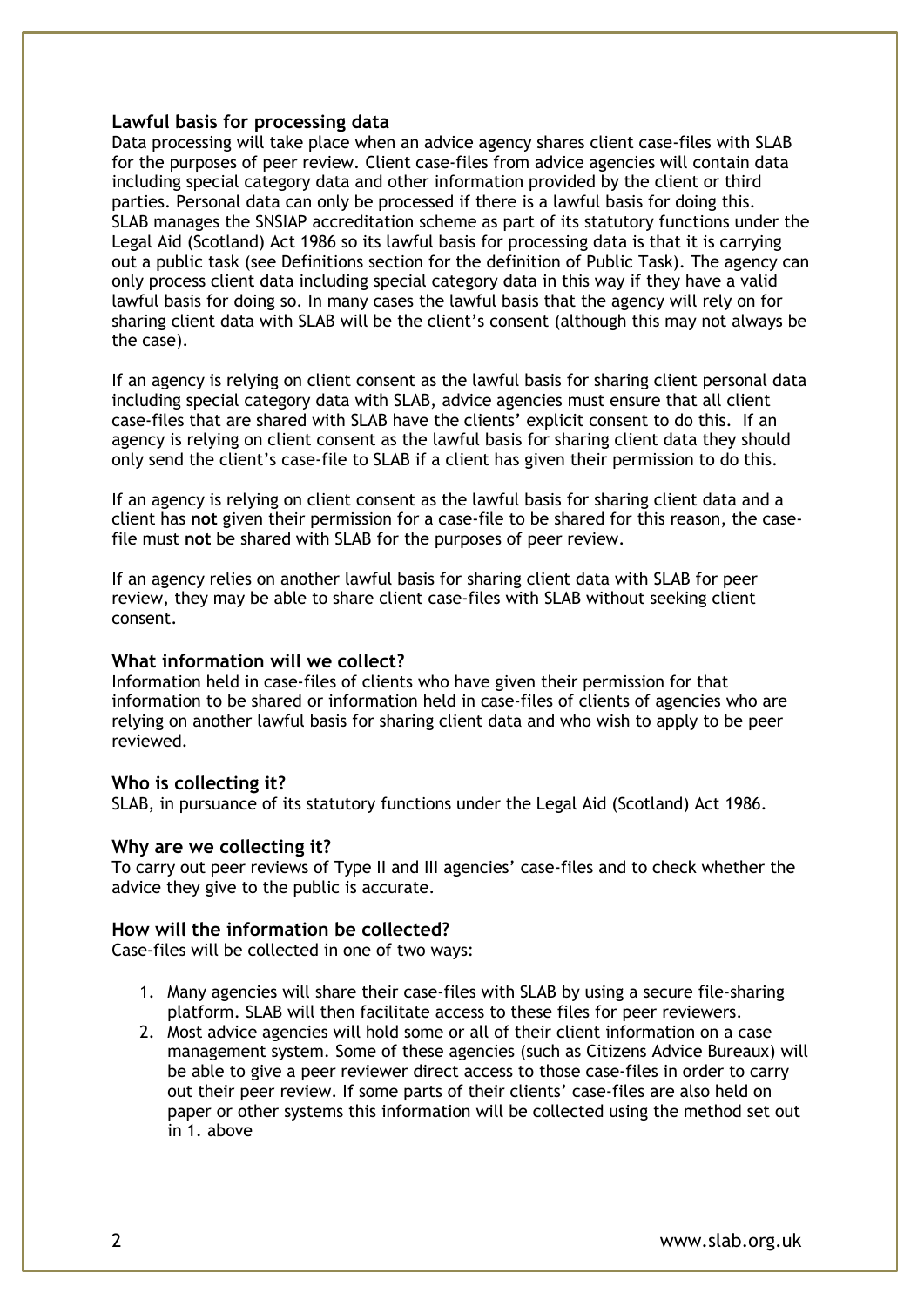## **How will the information be used?**

After reading the case-files and checking the accuracy of the advice given to the client, the peer reviewer will write a report recording their assessment of the agency's advice. That report will be shared with a Moderation committee who will sign off the report and decide whether an agency can go forward and apply for accreditation. The report will not contain any personal data about the clients whose case-files were reviewed. The Moderation committee will therefore not see any client personal data.

## **Who are we sharing the data with?**

## Option 1 – File-sharing using a secure file-sharing platform

Personal data will be seen by:

- The peer reviewers who are checking the accuracy of the advice
- Designated SLAB staff, who are responsible for allocating peer reviewers to a peer review and for allowing peer reviewers access to the case files being held on the secure file-sharing platform

## Option 2– access via case management system

Personal data will be seen by:

- The peer reviewers who are checking the accuracy of the advice
- Staff of the advice agency, other agency or umbrella organisation that always holds or has access to the data as part of their day-to-day agreements with the advice agency. SLAB staff will not have access to the data held on the case management system but they will have access to any parts of the clients' case-files that are provided using Option 1.

## **What are the implications of this?**

Personal information about advice agency clients will be read by people other than the staff of that advice agency.

If an agency is relying on client consent as the lawful basis for sharing client data the agency should only send SLAB the case-files of those people who have given their permission for them to do this. If a client does not wish to have their case-file shared in this way they should be given the opportunity to say so when the agency asks them for their consent.

If an agency relies on another lawful basis for sharing client data with SLAB for peer review, they may be able to share client case files with SLAB without seeking client consent.

# **How will we protect your data?**

## Option 1 – File-sharing using a secure file-sharing platform

SLAB will provide the advice agency with log-in details and a password for the file-sharing platform. The advice agency will upload the case-files onto the platform and peer reviewers will be provided with an account so they can access the case-files in a designated folder. SLAB will transfer the case-files into the designated folder for the peer reviewer to access; access to this folder will be strictly limited to the SNSIAP team and SLAB's Information Systems department. The file-sharing platform uses industry-standard SSL/TLS encryption for data in transfer, so all data sent from the browser on the client PC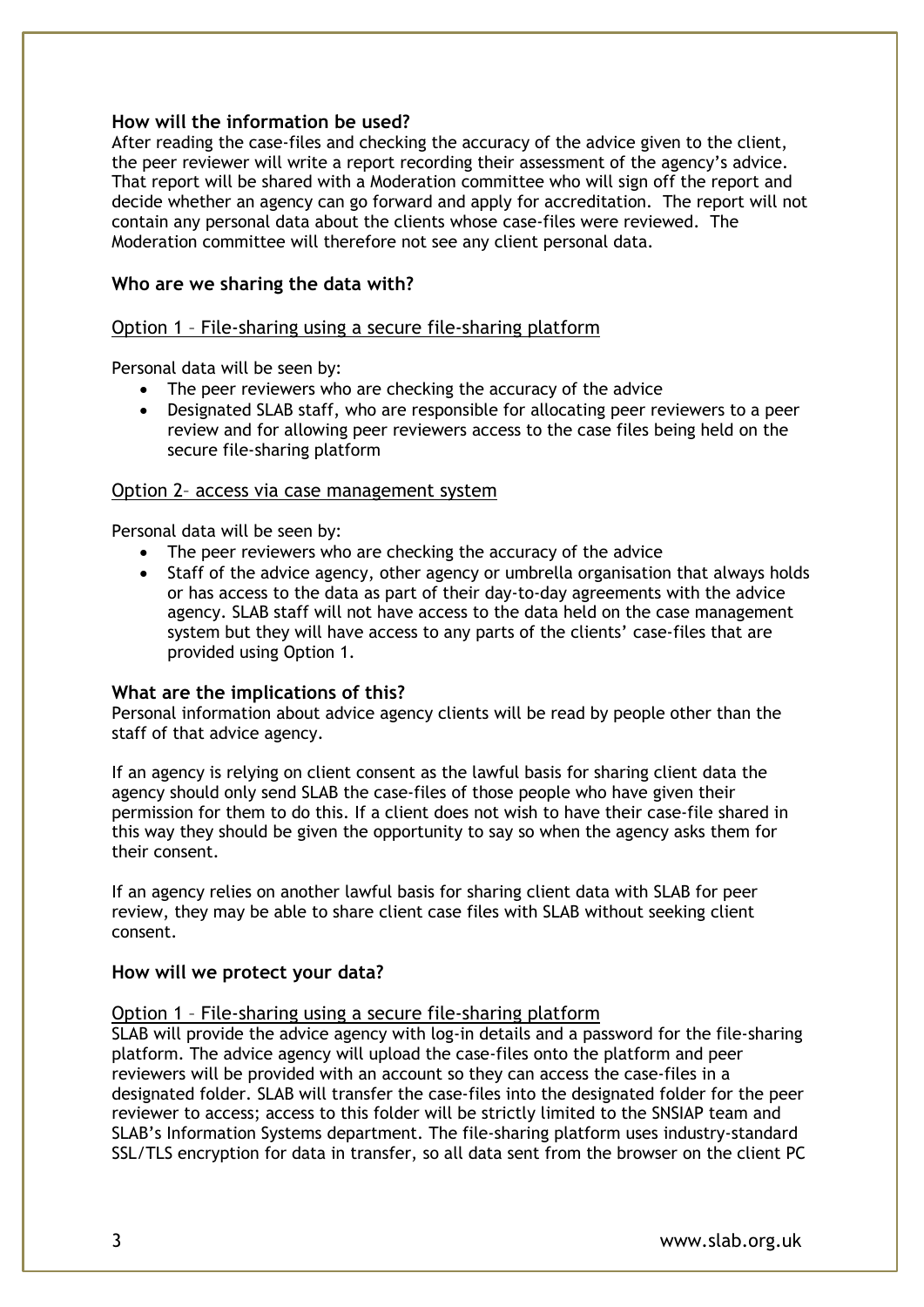is fully encrypted as it is transported via the internet to the platform servers which are based at and secured by SLAB.

#### Option 2 – access via case management system

If the case-files are to be accessed directly via the case management system, the advice agency will provide the peer reviewer with a password that will allow the peer reviewer to go into the files and read them or the agency will allow the umbrella organisation (who administers their case management system) to grant access to their system.

If other parts of the case-file are held in a different format, for example in paper files, the advice agency will either reformat and attach these to the case management system if possible or transfer those other parts of the files using the same method explained in Option 1. These case-files will then be made available to the peer reviewer in the same way as in Option 1 or via the case management system. If the agency has paper files and cannot provide remote access to their case management system or remote access cannot be supported by the SNSIAP team, these will be scanned and uploaded onto the filesharing platform.

The peer reviewer will be able to view the full case records on the case management system and on the secure database. The reviewer will not be able to download any information from the case management system and secure database to any electronic device.

#### The report

Whichever option is used, the peer reviewer will assess the case-files and write a report that will be sent to SLAB who will send it to the members of the Moderation Committee for consideration at their next meeting. The peer review report will not contain any client personal data. The Moderation Committee will not see any client data, only the data relating to the agency that is in the peer review reports.

Once the Moderation Committee has come to a decision, all client case-files will be deleted from the peer reviewer's designated folder so the peer reviewer will no longer have access to those case-files. The client case-files will be held by SLAB on the secure server in line with their retention schedules. Some of these case-files will then be reviewed again as part of the Quality Assurance process (see below). After 30 weeks the client case-files will be deleted from the SLAB server.

Peer reviewers will have to declare to SLAB that they have no client data in their possession once they have written their peer review report.

Double-marking process if an agency does not meet the required standard If the peer reviewer decides that the agency's case-files do not meet the required standard, they will send the report to SLAB as above and (depending on the mark awarded) a second peer reviewer will be asked to review the same case-files to produce a further report. Their report will be sent to SLAB. SLAB will send all peer review reports to the Moderation Committee.

### Quality Assurance

A selection of case-files will be double-marked as a matter of course every quarter to provide SLAB with information about the quality of the reports that the peer reviewers are writing. The selected case-files will be uploaded onto the secure file-sharing platform for the peer reviewers to read and write up in reports. SLAB will use the reports to identify whether the peer reviewers need any further training. Once SLAB has reviewed the reports and made their recommendations, all electronic records will be securely destroyed.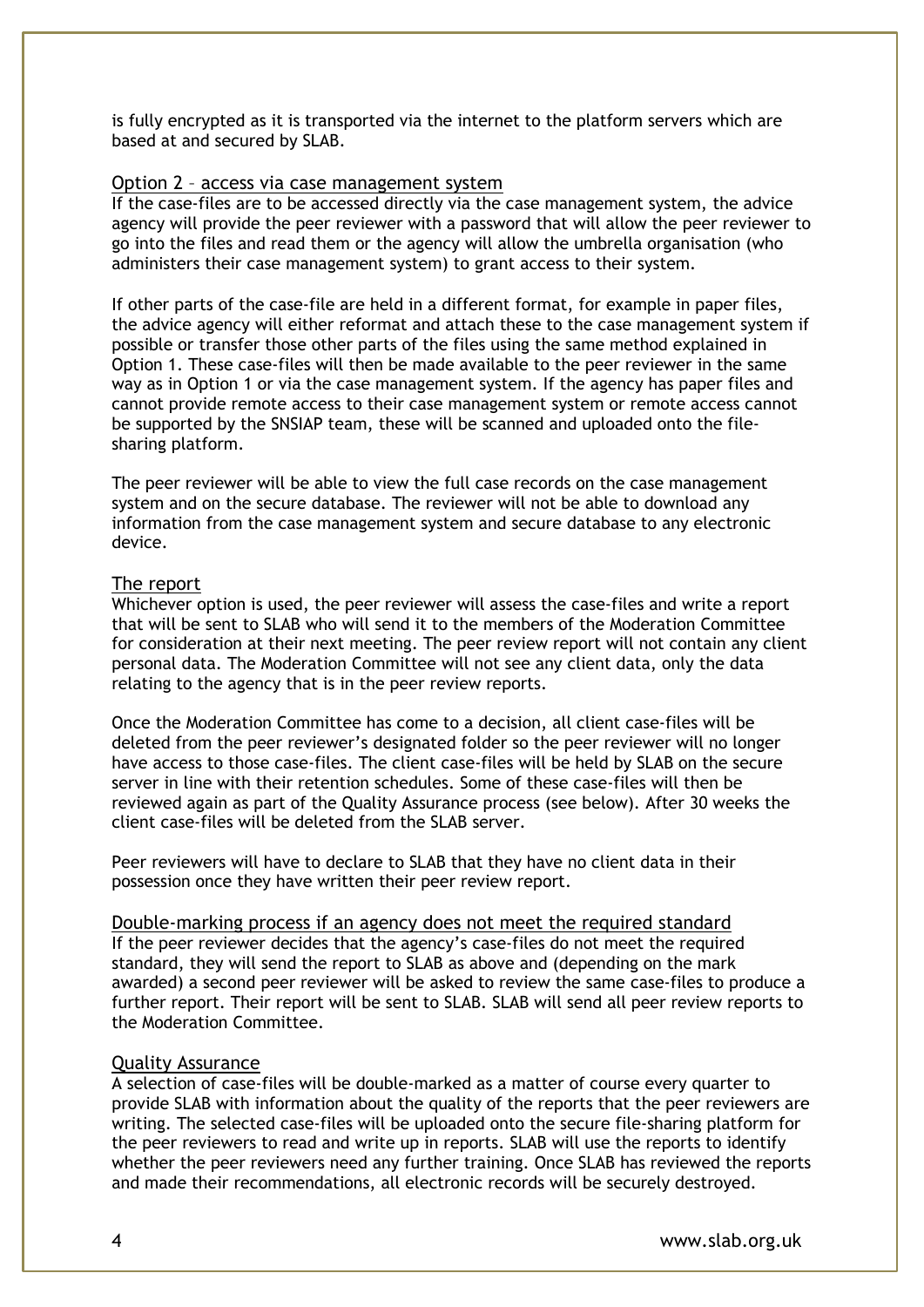## **How long will we keep your information?**

The client data will be held on the SLAB server for 30 weeks to allow the Quality Assurance process to be completed.

## **What will happen if an advice agency cannot share client case-files with SLAB or the peer reviewer?**

If an agency cannot share any case-files with SLAB or the peer reviewer they cannot go through the peer review process and apply for accreditation under SNSIAP. This will make it more difficult for an agency to reassure people that the advice they give them is accurate.

## **Will the information be transferred overseas (within the EU or outside the EU)?**  No.

## **What rights do you have over the use of your personal information by SLAB for peer review?**

Under the General Data Protection Regulation (GDPR) you have the right:

- **To be informed** about how we collect and use your personal information through privacy notices such as this.
- **To request information we hold about you**. This is known as a subject access request and is free of charge. We must respond within one month, although this can be extended by a further two months if the information is complex.
- **To rectification**. You are entitled to have your information rectified if it is factually inaccurate or incomplete. We must respond to your request within one month. If we decide to take no action, we will tell you why and let you know about your right of complaint to the UK Information Commissioner.
- **To erasure**. You have the right to ask us to delete your information or stop using it. It will not always be possible for us to comply with your request, for example if we have a legal obligation to keep the information. If we decide to take no action, we will tell you why and let you know about your right of complaint to the UK Information Commissioner.
- **To restrict processing**. You have the right to restrict how your data is processed in certain circumstances, for example if the information is not accurate. If a restriction is applied, we can retain just enough information to ensure that the restriction is respected in future. If we decide to lift a restriction on processing we must tell you.
- **To data portability.** If we are processing your personal data with your consent, and it is held in a structured, commonly used, machine readable form, you have a right to ask us to transmit it to another data controller so they can use it. This right does not apply if we process your personal data as part of our public task.
- **To object.** You can object to your information being used for profiling, direct marketing or research purposes.
- **To be informed about any automated individual decision making, including profiling**, with legal or similarly significant effects and be given an opportunity to request human intervention or challenge a decision.

If you want to review, verify, correct or request erasure of your personal information, object to the processing of your personal data, request that we transfer a copy of your personal information to another party or request the reconsideration of an automated decision, please contact our Data Protection Officer at [DPO@slab.org.uk.](mailto:DPO@slab.org.uk)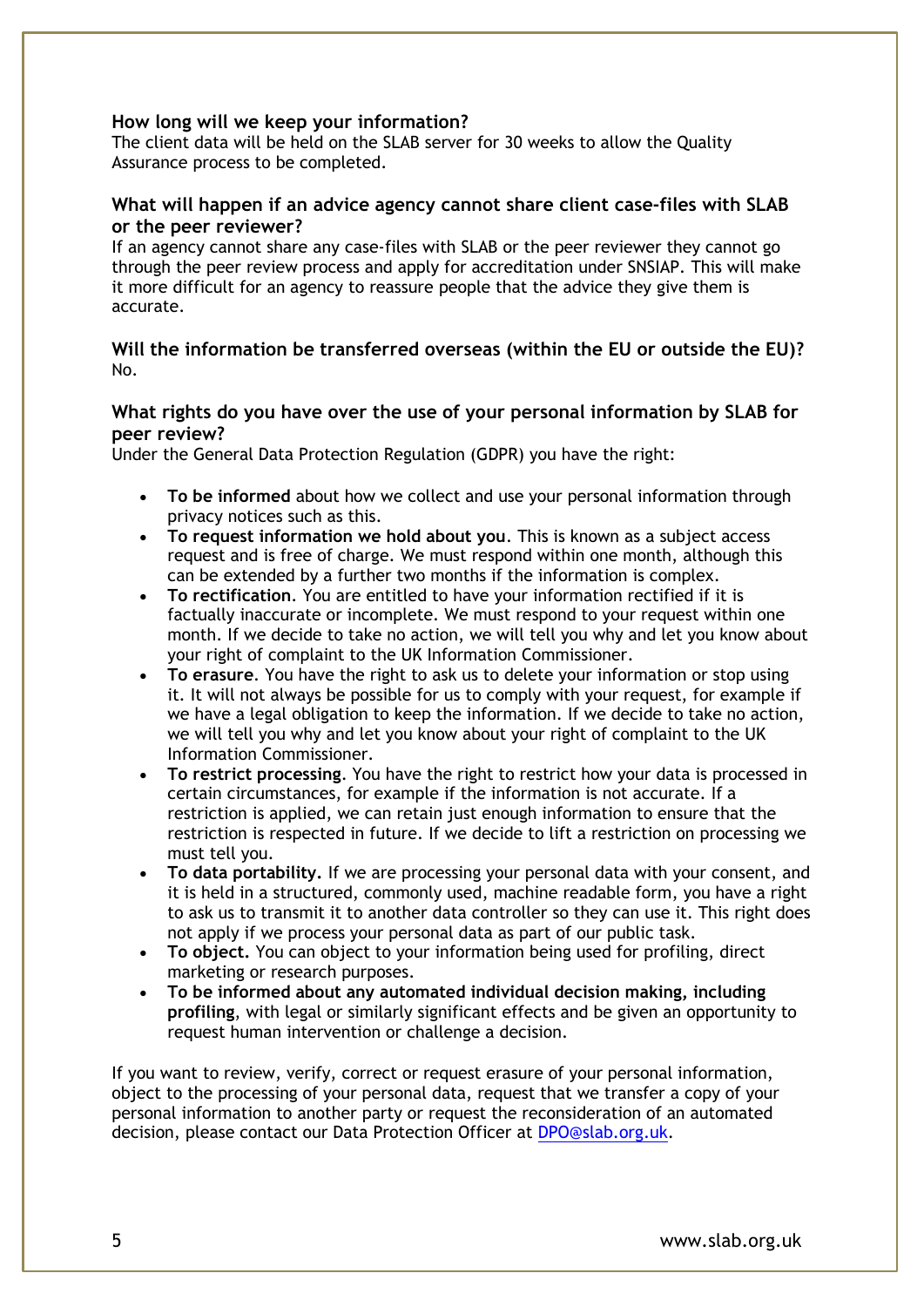You will not have to pay a fee to access your personal information (or to exercise any of the other rights). However, we may charge a reasonable fee if your request for access is clearly unfounded or excessive. Alternatively, we may refuse to comply with the request in such circumstances. We may need to request specific information from you to help us confirm your identity and ensure your right to access the information (or to exercise any of your other rights). This is another appropriate security measure to ensure that personal information is not disclosed to any person who has no right to receive it.

Where you have provided your consent to the collection, processing and transfer of your personal information for a specific purpose, you have the right to withdraw your consent for that specific processing at any time. To withdraw your consent, please contact our DPO. Once we have received notification that you have withdrawn your consent, we will no longer process your information for the purpose or purposes you originally agreed to.

If you are unhappy with the response you get from us, you can ask us to look again at your request; you can write to our Data Protection Officer at [SAR@slab.org.uk](mailto:SAR@slab.org.uk) or using our postal address. At any time, you are entitled to ask the Information Commissioner to review our decision or to go to court to enforce your rights.

#### **Changes to this privacy notice**

We keep this privacy notice under regular review. This privacy notice was last updated on 28/10/2020.

#### **Contact Information**

Data Protection Officer Scottish Legal Aid Board Thistle House 91 Haymarket Terrace Edinburgh EH12 5HE

Telephone: 0131 226 7061 Email: [DPO@slab.org.uk](mailto:DPO@slab.org.uk)

To find out more about your rights under data protection legislation and Freedom of Information (Scotland) Act 2002 please see our Access to Information leaflet (available on the SLAB website): [www.slab.org.uk/public/leaflets/](https://www.slab.org.uk/public/leaflets/)

#### **The Information Commissioner**

You can find information about how to report a concern to the Information Commissioner on her website at: [www.ico.org.uk/for-the-public/](https://www.slab.org.uk/about-us/access-to-information/www.ico.org.uk/for-the-public/) 

*Alternatively you can call them on 0303 123 1113 or write to:* 

Information Commissioner's Office, Wycliffe House, Water Lane, Wilmslow, Cheshire, SK9 5AF

*Or contact the [Scottish Regional Office for the ICO](http://www.ico.org.uk/about-the-ico/who-we-are/scotland-office/) on 0303 123 115 or write to:*

Information Commissioner's Office, Queen Elizabeth House, Sibbald Walk, Edinburgh, EH8 8FT